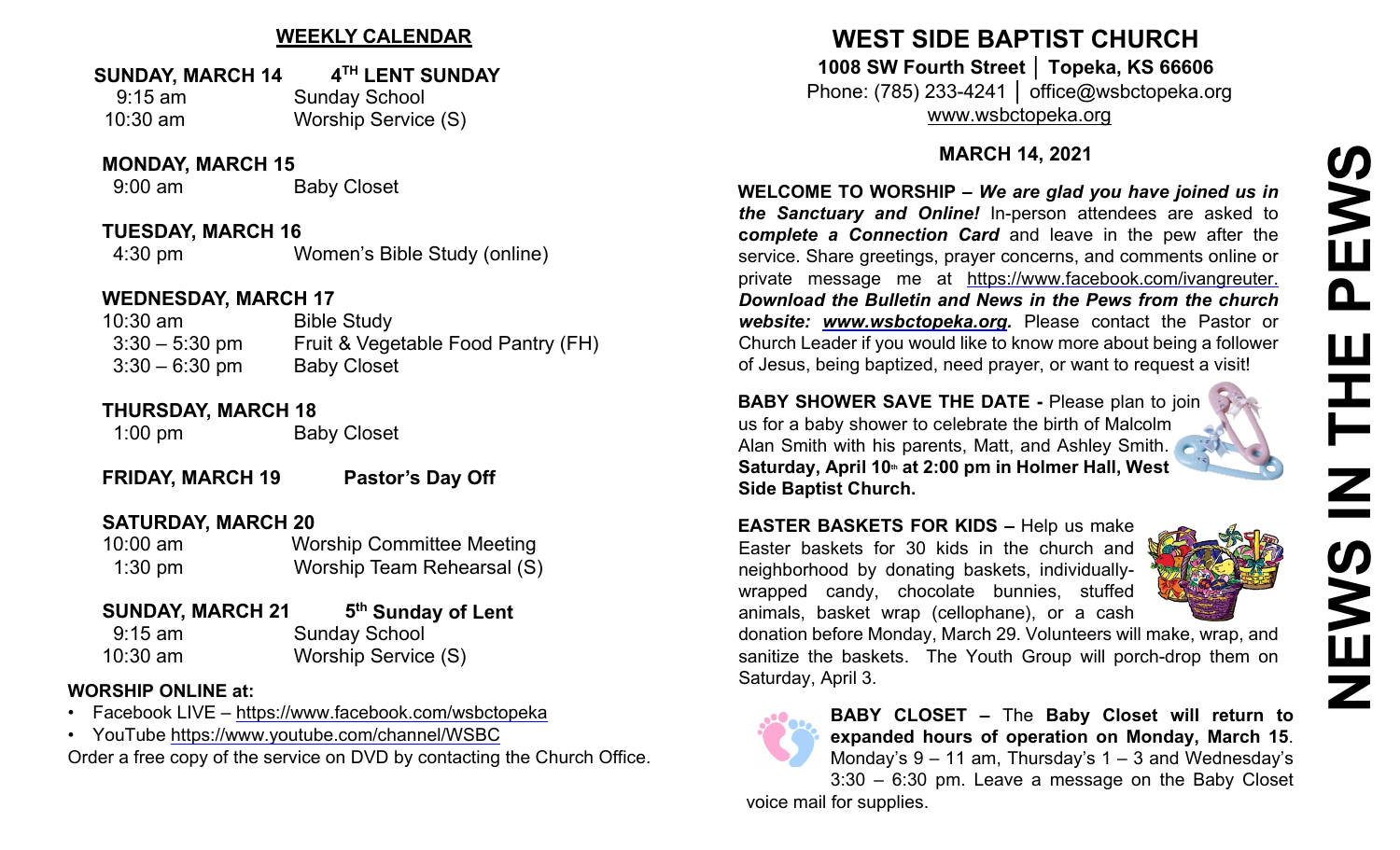### **AMERICA FOR CHRIST OFFERING** - We will be collecting the America for Christ (AFC)

# **AMERICA FOR CHRIST OFFERING 2021** For the Purpose of Equipping Saints **EPHESIANS 4:11-13 (NIV)**

Offering in March. Our goal is \$1,500.00 to date our total is **\$1295.00.** The theme for the AFC 2021 Offering is "For the Purpose of Equipping Saints" based on Ephesians 4:11- 13: "The gifts he gave were that some would

be apostles, some prophets, some evangelists, some pastors and teachers, to equip the saints for the work of ministry." Your generous AFC gifts support our mission—connecting our partners to cultivate leaders and equip disciples who bring healing and transformation to communities across our nation and Puerto Rico. Your contributions share God's love by:

- Cultivating Leaders Strong leaders advance the mission of faith communities.
- Equipping Disciples Broadening the understanding of what it means to be a follower of Jesus.
- Healing Communities We believe the power of Christian love can—and will change the world.

**SERMON SERIES -** Pastor Ivan will start a new six-week sermon series on Sunday, February 14: *The Problem: "God's Solution to Our Biggest Problem*." What is our biggest problem? What can you do about it? How has God tried to solve it? And what is God's final solution to our problem? Join us for this important study!



**BIBLE STUDY ONLINE** – Join us for **"The Psalm Book of Israel" Bible Study on Wednesday MORNINGS at 10:30 am in Holmer Hall (face masks, mass limit, and social distancing required) or ZOOM (see email for link and password).** 

**FOOD PANTRY – Free Fruit and Vegetable Food Pantry on Wednesdays from 3:30 to 5:30 pm, while supplies last.** MOBILE SITE: enter the west PARKING LOT from 4th and CLAY Streets; do not park or exit your vehicle. Equal Opportunity. \*All food is available at no cost. FACE COVERINGS or MASKS REQUIRED. Thank you to Jack Janway, Outreach Coordinator, and all the volunteers who make this service project possible.

**GIVE ONLINE –** Donate safely online to the general fund and designated funds through the Church's Store at [https://squareup.com/store/west-side-baptist](https://squareup.com/store/west-side-baptist-church)[church.](https://squareup.com/store/west-side-baptist-church)

**HOLY WEEK SERVICES -** We will host multiple in-person and online services during HOLY WEEK:

• **PALM SUNDAY –** Join us for a worship service focused on the procession and passion of Jesus on Palm Sunday, March 28 at 10:30 am.



- **MAUNDY ("Command") THURSDAY** service at 7:00 pm on April 1 (No Fools Day Joke). RSVP!
- **GOOD FRIDAY**  Come to our Good (Holy) Friday Worship Service at 7:00 pm on April 2. We will remember the last words of Jesus Christ.
- **EASTER SUNRISE VIGIL** Join us for prayer and the lighting of the Christ Candle on Sunday April 4 at 7:00 AM.

# **PUBLIC HEALTH NOTICE: ORANGE PHASE**

**– BUILDING OPEN TO PUBLIC –** To mitigate the spread of the Coronavirus (COVID 19), the Church leaders have enacted *Phase ORANGE Protocols* on the advice of our Executive Minister, the Governor of the State of Kansas, and Shawnee County Health Officer. Effective immediately until further notice:



• **MASKS REQUIRED -** All persons (age 6 and

older) are required to **WEAR A MASK IN PUBLIC including employees of the church,** with certain exemptions apply including all children *age 5 and under*, when social distancing (keeping six feet of distance between yourself and others outside your household, except for occasional or incidental moments of closer proximity) is not possible.

- **LIMIT MASS GATHERINGS to 300 persons (including weddings)** OR 50% capacity of a room after restrictions and protocols are observed.
- **HIGH RISK INDIVIDUALS and PARENTS AND SMALL CHILDREN should take more intensive precautions including** *staying-safe-at home*. High-risk individuals include those with underlying medical conditions, including chronic lung disease, asthma, heart conditions, severe obesity, chronic kidney disease, liver disease, or who are otherwise immunocompromised.